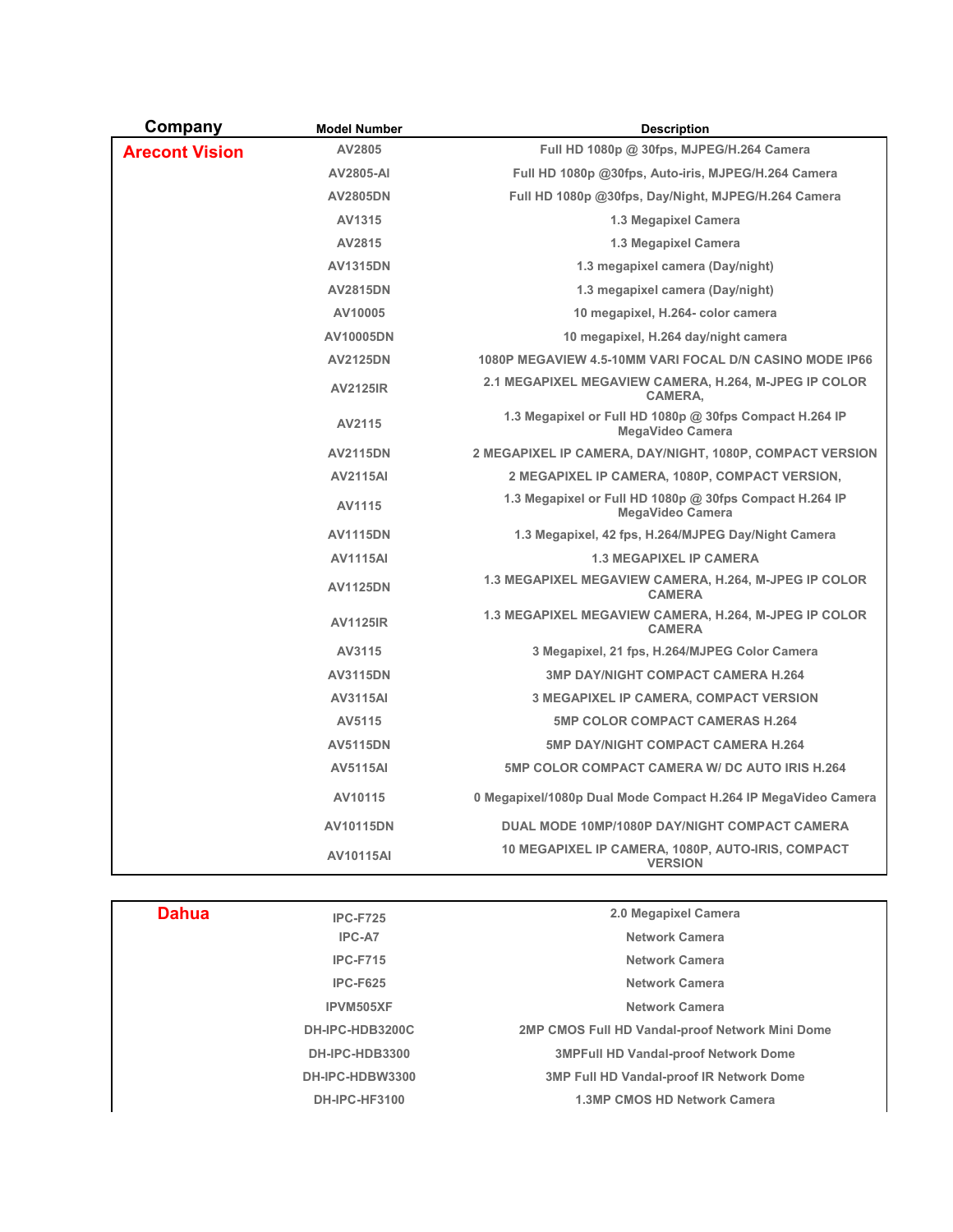| DH-IPC-HF3200  | 2.0 MP CMOS Full HD network camera           |
|----------------|----------------------------------------------|
| DH-IPC-HF3300  | 3.0 MP Full HD Netwrok Camera                |
| DH-IPC-HF3500  | 5.0 MP CMOS Full HD Network Camera           |
| DH-IPC-HFW3300 | 3.0 MP Full HD Water-proof IR Network Camera |
| DH-SD6580C-HN  | 1.3 MP HD WDR Network PTZ Dome Camera        |
| DH-SD6582A-HN  | 2.0 Full MP HD Network PTZ Dome Camera       |
|                |                                              |

| <b>Everfocus</b> | <b>EQN2201</b> | <b>H.264 Megapixel Camera</b> |
|------------------|----------------|-------------------------------|
|                  | <b>EQN2200</b> | <b>H.264 Megapixel Camera</b> |
|                  | <b>EAN3200</b> | <b>Box Camera</b>             |
|                  | <b>EHN3200</b> | Dome Camera                   |
|                  | <b>EDN3240</b> | Dome Camera                   |
|                  | <b>EZN3200</b> | <b>Bullet Type Camera</b>     |

| <b>Hikvision</b> | <b>DS-2CD7153-E</b>   | 2M CMOS Mini Vandal-proof Network Indoor Dome Camera    |
|------------------|-----------------------|---------------------------------------------------------|
|                  | <b>DS-2CD753F-E</b>   | 2 Megapixel CMOS-based Vandal Proof Network Dome Camera |
|                  | DS-2CD812PF-W         | <b>CCD-based Network Camera</b>                         |
|                  | <b>DS-2CD8153F-E</b>  | <b>Mini Network Camera</b>                              |
|                  | DS-2CD852MF-E         | 2 Megapixel CMOS-based Network Camera                   |
|                  | <b>DS-2CD853F-E</b>   | 2 Megapixel CMOS-based Network Camera                   |
|                  | DS-2CD863PF-E         | 1.3 Megapixel CCD-based Network Camera                  |
|                  | DS-2CD876BF           | 2-Megapixel CCD-based Network Camera                    |
|                  | DS-2CD886BF-E         | 5-Megapixel CMOS-based Network Camera                   |
|                  | DS-2CD893NF-EW        | <b>CCD-based Wireless Network Camera</b>                |
|                  | DS-2CD893NFWD-E       | <b>WDR Network Camera</b>                               |
|                  | DS-2CD893PF-E         | <b>CCD-based Network Camera</b>                         |
|                  | DS-2CD754FWD-E        | 2-Megapixel WDR Dome Camera                             |
|                  | <b>DS-2CD754F-E</b>   | 3-Megapixel CMOS-based VP Dome Camera                   |
|                  | <b>DS-2CD793PF-E1</b> | <b>CCD-Based Vandal Proof Network Dome Camera</b>       |
|                  | DS-2CD763NF-E         | <b>CCD-Based Vandal Proof Network Dome Camera</b>       |
|                  | DS-2CD712PF-E         | <b>IP Dome Camera</b>                                   |
|                  | <b>DS-2CD7133-E</b>   | <b>CMOS-Based Mini Vandal Proof Network Dome Camera</b> |
|                  | <b>DS-2CD732F-E</b>   | <b>IP Dome Camera</b>                                   |
|                  | <b>DS-2CD733F-E</b>   | Vandal Proof Network Camera                             |
|                  | DS-2CD752MF-E         | 2-Megapixel Network Dome Camera                         |
|                  | DS-2CD793NFWD-E       | Vandal Proof Network Dome camera                        |
|                  | DS-2CD793PFWD-E       | Vandal Proof Network Dome Camera                        |
|                  | <b>DS-2CD812P-IR1</b> | <b>IP Camera</b>                                        |
|                  | <b>DS-2CD812P-IR3</b> | <b>IP Camera with Motion Detection</b>                  |
|                  | <b>DS-2CD832F-E</b>   | <b>CMOS-based Network Camera</b>                        |
|                  | <b>DS-2CD833F-E</b>   | <b>CMOS-based Network Camera</b>                        |
|                  | <b>DS-2CD854F-E</b>   | 3 megapixel CMOS-based Network Camera                   |
|                  |                       |                                                         |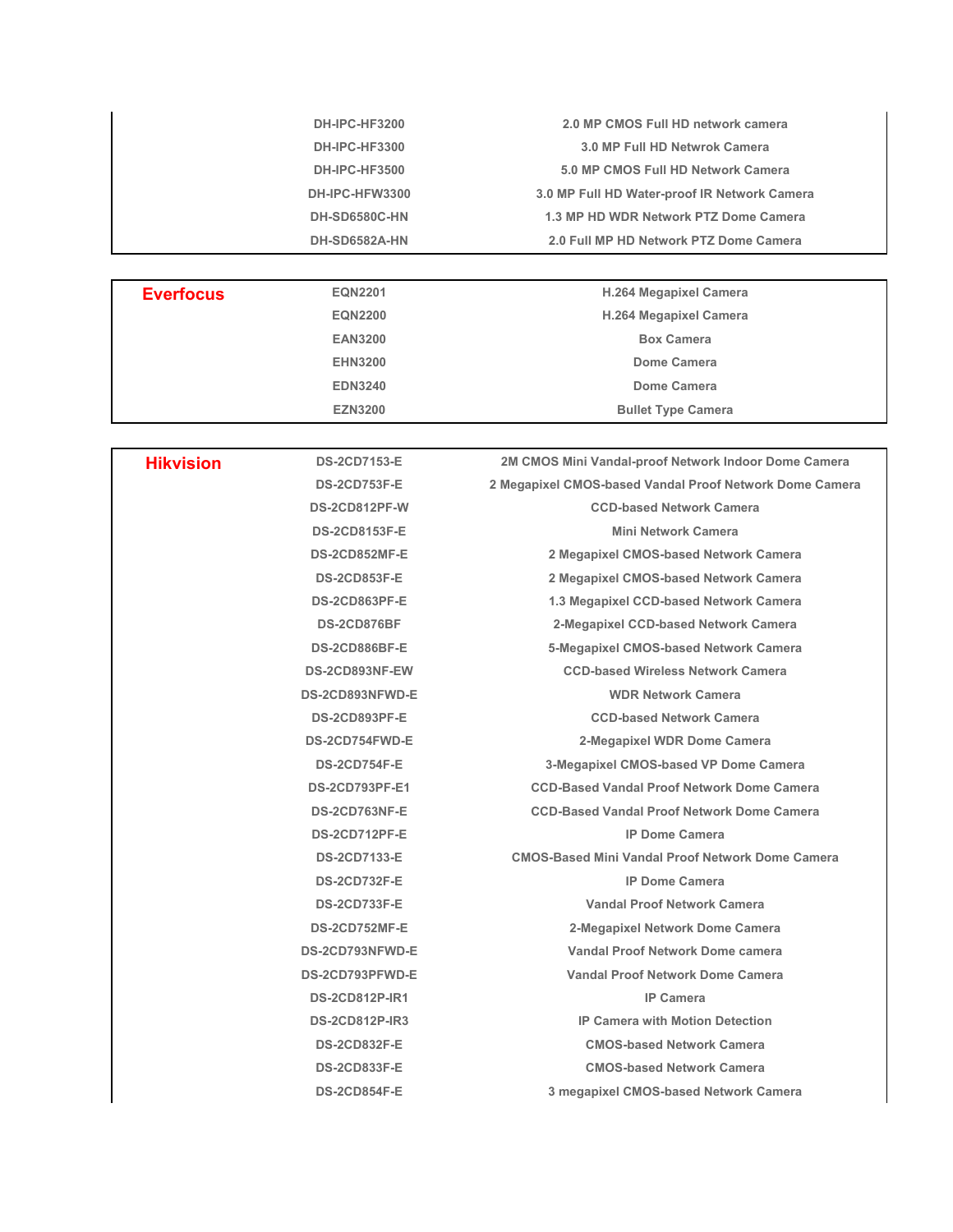| <b>DS-2CD864FWD-E</b> | <b>NVT</b>              |
|-----------------------|-------------------------|
| <b>DS-2CD883F-E</b>   | 5 Megapixel Box Camera  |
| DS-2CD752MF-FB        | 2.0 Megapixel IP Camera |
| DS-2CD762MF-IFB       | 1.3 Megapixel IP Camera |
|                       |                         |
|                       |                         |

| Honeywell | <b>HD3MDIH</b>  | 720p TDN H.264 Fixed-Mini Dome Network Camera            |
|-----------|-----------------|----------------------------------------------------------|
|           | <b>HD4MDIH</b>  | 720p TDN H.264 Rugged Indoor/Outdoor Dome Network Camera |
|           | <b>HCD5MDIH</b> | 720p TDN H.264 Network Camera MAXPRO NVR Family          |
|           |                 |                                                          |

| <b>HW Group</b>                    | HWg-Juno 101 | I/O device for IP CCTV integration                                    |
|------------------------------------|--------------|-----------------------------------------------------------------------|
|                                    | HWg-Juno 404 | I/O device for IP CCTV integration                                    |
|                                    |              |                                                                       |
| <b>I-LAX</b><br><b>Electronics</b> | IC-LN13CA1   | 1.4 MPixel color Camera                                               |
|                                    | IC-LN13CMA1  | 1.4 MPixel color and day/night camera (B/W instead of color at night) |
|                                    | IC-LN50CA1   | 5 MPixel color camera                                                 |
|                                    | IC-LN50CMA1  | 5 MPixel color and day/night camera (B/W instead of color at night)   |

| <b>IQinVision</b> | <b>IQ732N</b> | Camera |
|-------------------|---------------|--------|
|                   | <b>IQ732S</b> | Camera |
|                   | <b>IQD30S</b> | Camera |
|                   | <b>IQD31S</b> | Camera |
|                   | <b>IQ540S</b> | Camera |
|                   | <b>IQ541S</b> | Camera |
|                   | <b>IQ542S</b> | Camera |
|                   | <b>IQD40S</b> | Camera |
|                   | <b>IQD41S</b> | Camera |
|                   | <b>IQD42S</b> | Camera |
|                   | <b>IQ040S</b> | Camera |
|                   | <b>IQ041S</b> | Camera |
|                   | <b>IQ042S</b> | Camera |

| <b>FlexWatch</b> | <b>FW1170-VO</b> | VGA CMOS MJPEG/H.264 IP Camera       |
|------------------|------------------|--------------------------------------|
|                  | <b>FW1173-DS</b> | D1 CCD MJPEG/H.264 IP Box Camera     |
|                  | <b>FW1175-MM</b> | 1.3M CMOS MJPEG/H.264 IP Dome Camera |
|                  | <b>FW1176-DS</b> | D1 CCD MJPEG/H.264 IP Dome Camera    |
|                  | <b>FW1177-DE</b> | D1 CCD MJPEG/H.264 PTZ Dome Camera   |
|                  | <b>FW1178-PE</b> | D1 CCD MJPEG/H.264 Mini Dome Camera  |
|                  |                  |                                      |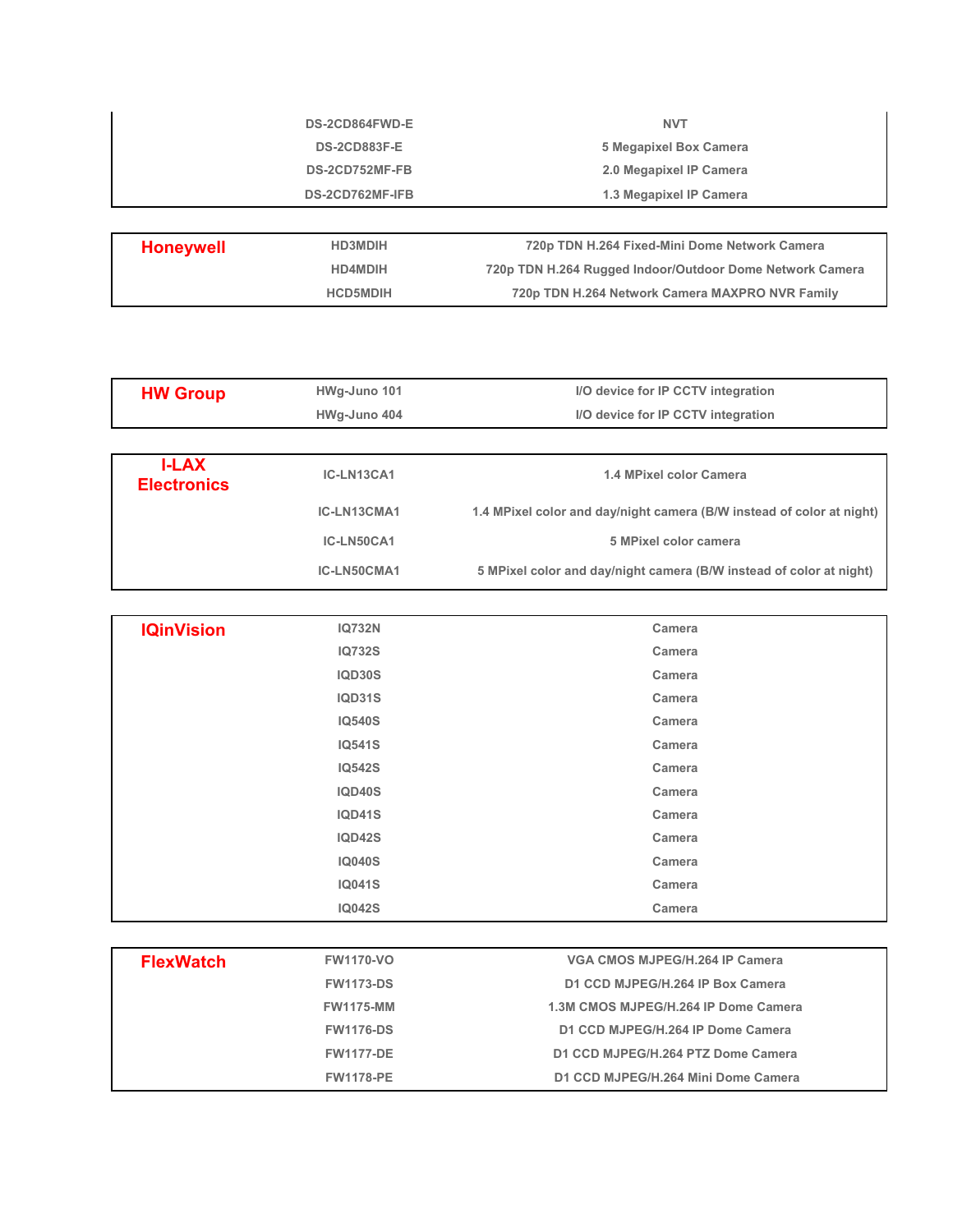| <b>Geovision</b> | <b>GV-BX120D</b>      | 1.3MP H.264 Low Lux D/N Box IP Camera          |
|------------------|-----------------------|------------------------------------------------|
|                  | <b>GV-BL120D</b>      | 1.3MP H.264 LowLux IR Bullet IP Camera         |
|                  | <b>GV-BL220D</b>      | 1.3MP H.264 IR Bullet IP Camera                |
|                  | <b>GV-BL320D</b>      | 3MP H.264 IR Bullet IP Camera                  |
|                  | <b>GV-BX220D</b>      | 2MP H.264 D/N Box IP Camera                    |
|                  | <b>GV-BX320D</b>      | 3MP H.264 D/N Box IP Camera                    |
|                  | <b>GV-BX520D</b>      | 5MP H.264 D/N Box IP Camera                    |
|                  | <b>GV-CB120</b>       | 1.3MP H.264 Cube IP Camera                     |
|                  | <b>GV-CB220</b>       | 2MP H.264 Cube IP Camera                       |
|                  | <b>GV-CBW220</b>      | 2MP H.264 Wireless Cube Ip Camera              |
|                  | <b>GV-FD120D</b>      | 1.3MP H.264 LowLux Fixed IP Dome Camera        |
|                  | GV-FD220D             | 2MP H.264 Fixed IP Dome Camera                 |
|                  | <b>GV-FD320D</b>      | 3MP H.264 Fixed IP Dome Camera                 |
|                  | <b>GV-FE520/FE521</b> | 5MP H.264 Fisheye IP camera                    |
|                  | GV-MDR120             | 1.3MP H.264 LowLux Fixed Rugged IP Dome Camera |
|                  | GV-MDR220             | 2MP H.264 Fixed Rugged IP Dome Camera          |
|                  | GV-MDR320             | 3MP H.264 Fixed Rugged IP Dome Camera          |
|                  | GV-MDR520             | 5MP H.264 Fixed Rugged IP Dome Camera          |
|                  | GV-MFD120             | 1.3MP H.264 LowLux Mini Fixed IP Dome Camera   |
|                  | GV-MFD220             | 2MP H.264 Mini Fixed IP Dome Camera            |
|                  | GV-MFD320             | 3MP H.264 Mini Fixed IP Dome Camera            |
|                  | <b>GV-MFD520</b>      | 5MP H.264 Mini Fixed IP Dome Camera            |
|                  | <b>GV-VD220D</b>      | 2MP H.264 Vandal Proof IP Dome Camera          |
|                  | <b>GV-VD320D</b>      | 3MP H.264 Vandal Proof IP Dome Camera          |
|                  |                       |                                                |

| <b>ITRI</b> | SBox1            |                                                          |
|-------------|------------------|----------------------------------------------------------|
|             | SBox1v.4         |                                                          |
|             |                  |                                                          |
| <b>JVC</b>  | <b>VN-H37</b>    | Full HD Network Security Camera (Box type-less lens)     |
|             | <b>VN-H137</b>   | <b>Full HD Network Security Camera w/integrated Lens</b> |
|             | <b>VN-H57</b>    | Full HD Network Security Camera (Box type-less lens)     |
|             | <b>VN-157WP</b>  | Integrated Housing Full HD Network Camera                |
|             | <b>VN-H257U</b>  | ADV Full HD Network Indoor Dome Camera                   |
|             | <b>VN-H257VP</b> | ADV Full HD Network Outdoor Dome Camera                  |
|             | <b>VN-H237</b>   | <b>Full HD Network Indoor Dome Camera</b>                |
|             | <b>VN-H237VP</b> | SuperLoLuxHD Vandal proof Security Dome Camera           |
|             |                  |                                                          |
|             |                  |                                                          |

| <b>LG Electronics</b> | LDW2010        | <b>IP Indoor Dome Camera</b> |
|-----------------------|----------------|------------------------------|
|                       | <b>LSW2010</b> | <b>IP Fixed Camera</b>       |
|                       | <b>LSW900</b>  | <b>IP Fixed Camera</b>       |
|                       | <b>LVS201</b>  | <b>IP Video Server</b>       |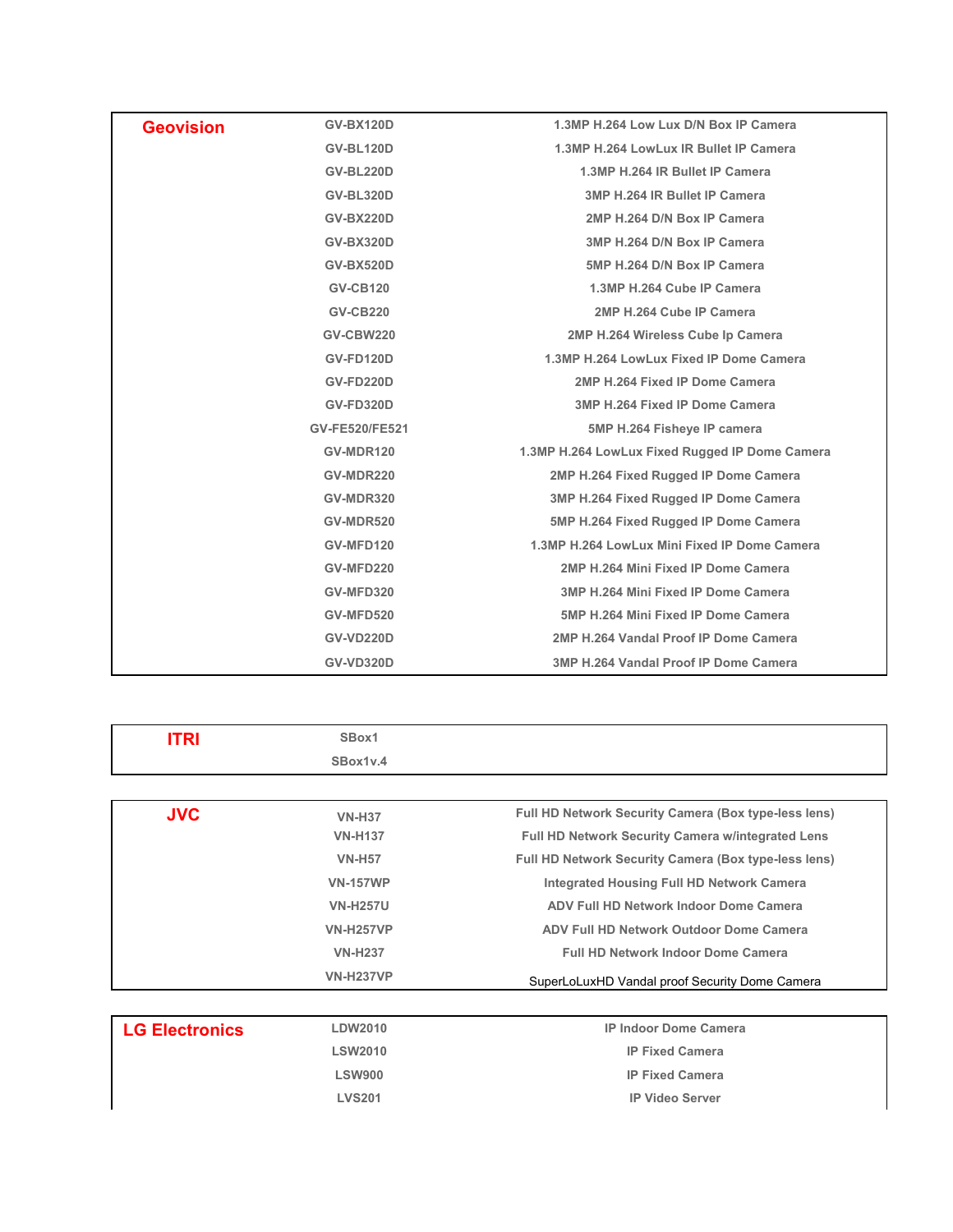| <b>LVS301</b> | <b>IP Video Server</b>                              |
|---------------|-----------------------------------------------------|
| <b>LVW700</b> | <b>IP Indoor Dome Camera</b>                        |
| <b>LVW900</b> | <b>IP Outdoor Dome Camera</b>                       |
| <b>LVW901</b> | <b>IP Camera</b>                                    |
| <b>LVW701</b> | <b>IP Camera</b>                                    |
| <b>LVS311</b> | <b>IP Camera</b>                                    |
| <b>LSW901</b> | <b>IP Camera</b>                                    |
| LW342         | <b>IP Camera</b>                                    |
| LW345         | <b>IP Camera</b>                                    |
| LW6424        | <b>IP Camera</b>                                    |
| LW6454        | <b>IP Camera</b>                                    |
| LW332         | 1.3Mega Pixel Box IP Camera                         |
| <b>LW335</b>  | 1.3Mega Pixel Box IP Camera with VCA feature        |
| LW9226        | 27x IP Speed Dome                                   |
| LW9228        | 37x IP Speed Dome                                   |
| LW6324        | 1.3Mega Pixel Fixed Dome IP Camera                  |
| LW6354        | 1.3Mega Pixel Fixed Dome IP Camera with VCA feature |
|               |                                                     |

| <b>Microdigital</b> | <b>MDi4240</b>      | <b>IP Box Camera</b>                |
|---------------------|---------------------|-------------------------------------|
|                     | <b>MDi4250C</b>     | <b>IP Video Box Camera</b>          |
|                     | <b>MDi4260C</b>     | <b>IP Camera</b>                    |
|                     | <b>MDC-14270CTD</b> | <b>IP Super HRes CCD Box Camera</b> |
|                     | <b>MDC-i4280C</b>   | <b>IP Super HRes CCD Box Camera</b> |
|                     | MDC-i8220VDN        | <b>IP Vandal Proof Dome Camera</b>  |

| <b>Milestone</b> | <b>Xprotect Product Suite</b> |                                |
|------------------|-------------------------------|--------------------------------|
|                  |                               |                                |
| <b>ONCAM</b>     | Evolution                     |                                |
|                  |                               |                                |
| <b>ONSSI</b>     | Ocularisv4.1 SP1              |                                |
|                  |                               |                                |
| <b>Shany</b>     | SNC-WD2112MDN                 | <b>Megapixel IP Box Camera</b> |
|                  |                               |                                |

Stardot NetCam SC H.264 Series SC 1.3 megapixel H.264 Model SDH130B NetCam SC 1.3 megapixel H.264  **Model SDH130BN SC 1.3 megapixel H.264 Dome** Model SDH130V NetCam SC 1.3 megapixel H.264 Dome (Day/Night)